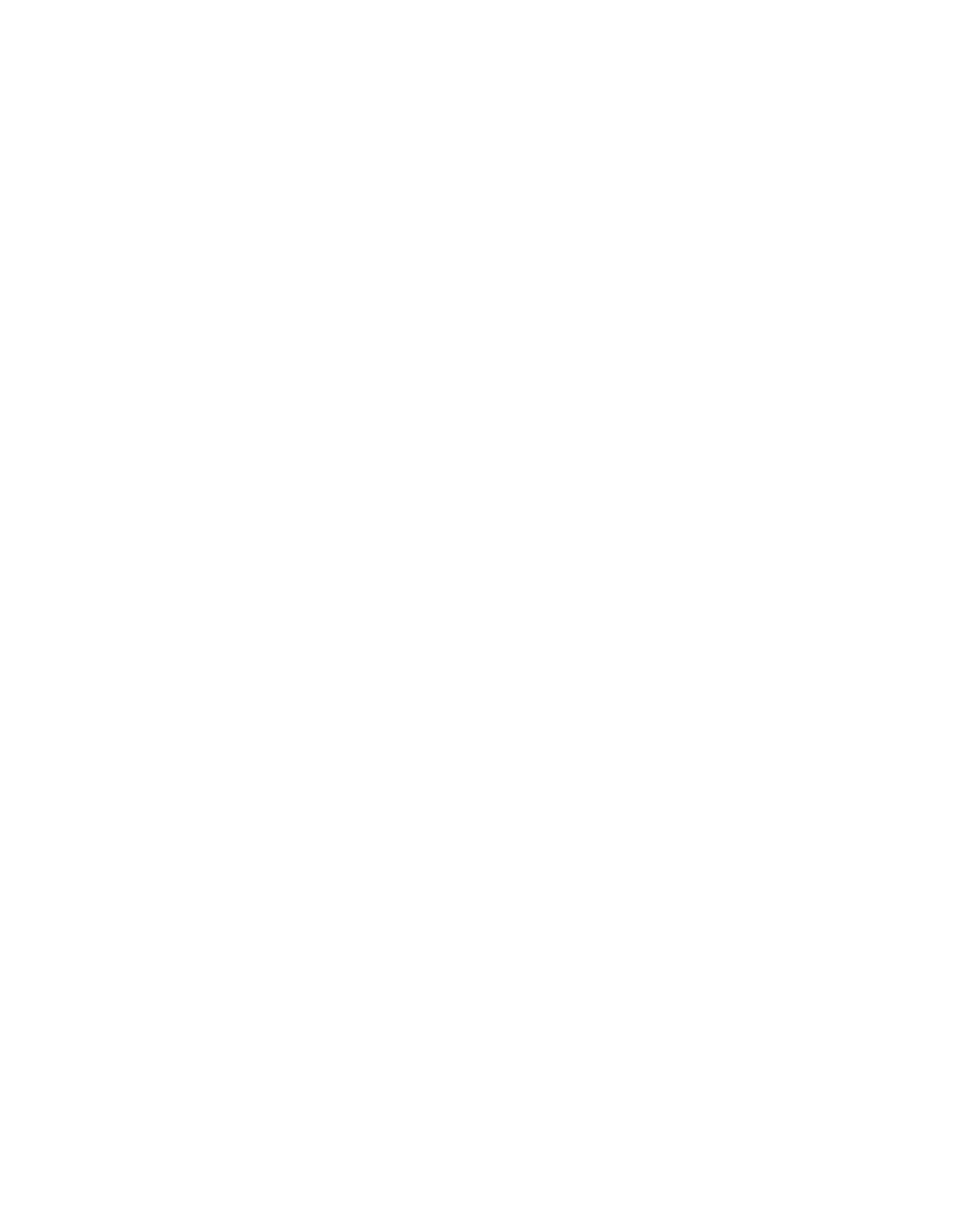# **TABLE OF CONTENTS**

|              | <b>About this Guide</b>                             |
|--------------|-----------------------------------------------------|
| $\mathbf{2}$ | <b>Literacy and Essential Skills Tools</b>          |
| 2            | How to Obtain Copies of the Tools                   |
| 3            | <b>How to Select the Tools You Need</b>             |
| 3            | Three Simple Steps to Selecting and Using the Tools |
| 5            | <b>Scenario 1:</b> Preparing for a Job Interview    |
| 7            | <b>Scenario 2: Planning for Training</b>            |
| 10           | <b>Scenario 3: Supporting a Job Search</b>          |
| 12           | <b>Scenario 4: Career Planning</b>                  |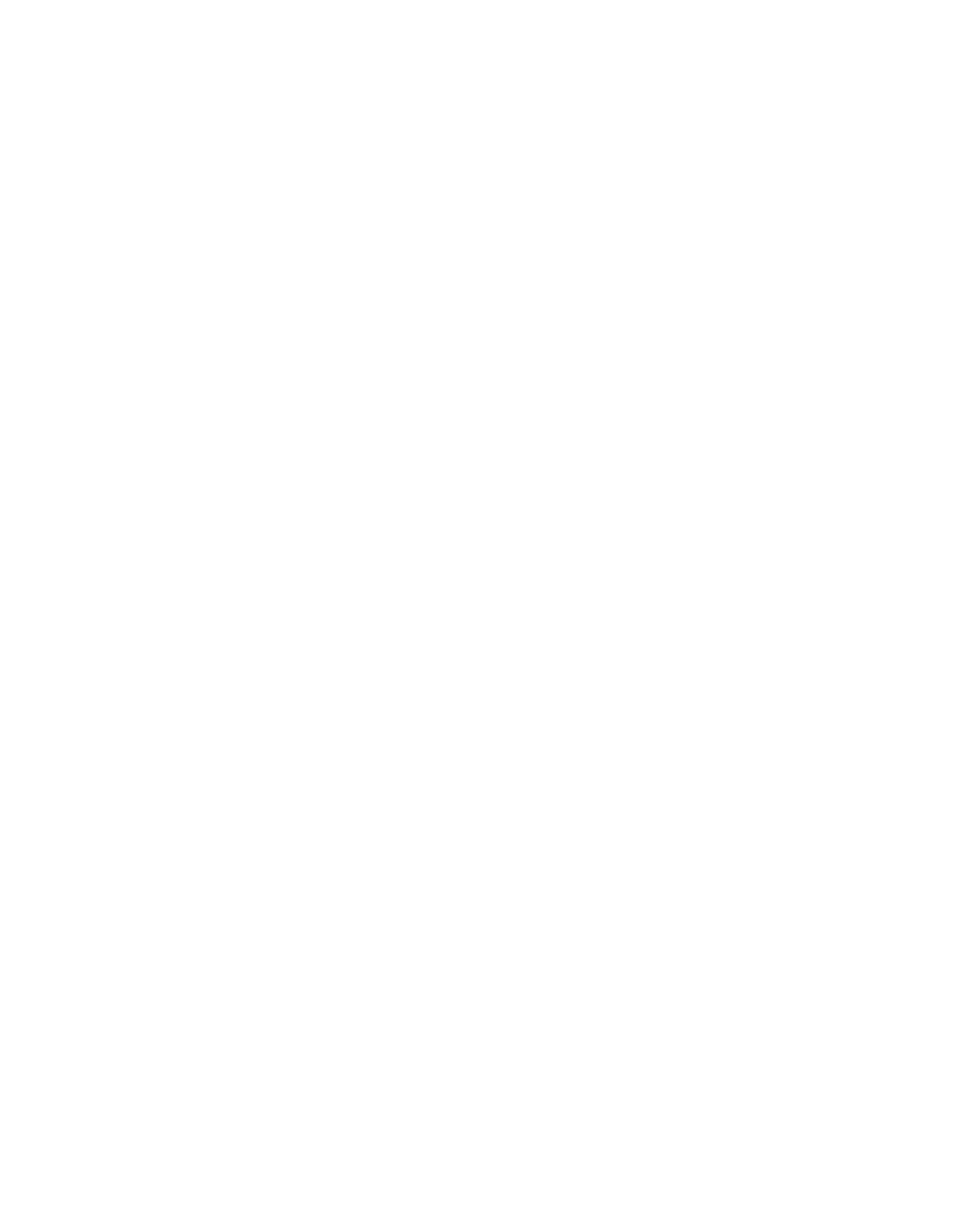# <span id="page-4-0"></span>**About this Guide**

This guide was developed to help you learn about the many essential skills tools available through Human Resources and Skills Development Canada (HRSDC). These are tools that you can use to help your clients learn about the skills they will need to enter the work force.

Although the guide was created primarily for service providers who help people who are homeless or at risk of homelessness, it may also be helpful to anyone who wants to learn more about literacy and essential skills.

The *Literacy and Essential Skills Guide for Service Providers Assisting Homeless or At-risk Clients* consists of three separate documents:

**Part 1: Understanding and Using the Tools** 

Part 1 of the guide includes information on how to find and select the most appropriate HRSDC literacy and essential skills tools for a particular type of individual or organization. It also includes a definition of the nine essential skills, an overview of the different types of tools available and information on how to access them.

For the best results, it is recommended that you read this document first.

■ Part 2: Three Simple Steps to Selecting and Using the Tools—Scenarios for Service Providers This document includes examples and scenarios to help you use and customize the various tools to meet the needs of different types of clients.

#### ■ Part 3: Literacy and Essential Skills Tools Catalogue

This detailed catalogue includes descriptions and explanations of all the HRSDC essential skills tools currently available.

**The** *Literacy and Essential Skills Guide for Service Providers Assisting Homeless or At-risk Clients* **was produced by the Homelessness Partnering Secretariat and the Office of Literacy and Essential Skills, which are part of Human Resources and Skills Development Canada.**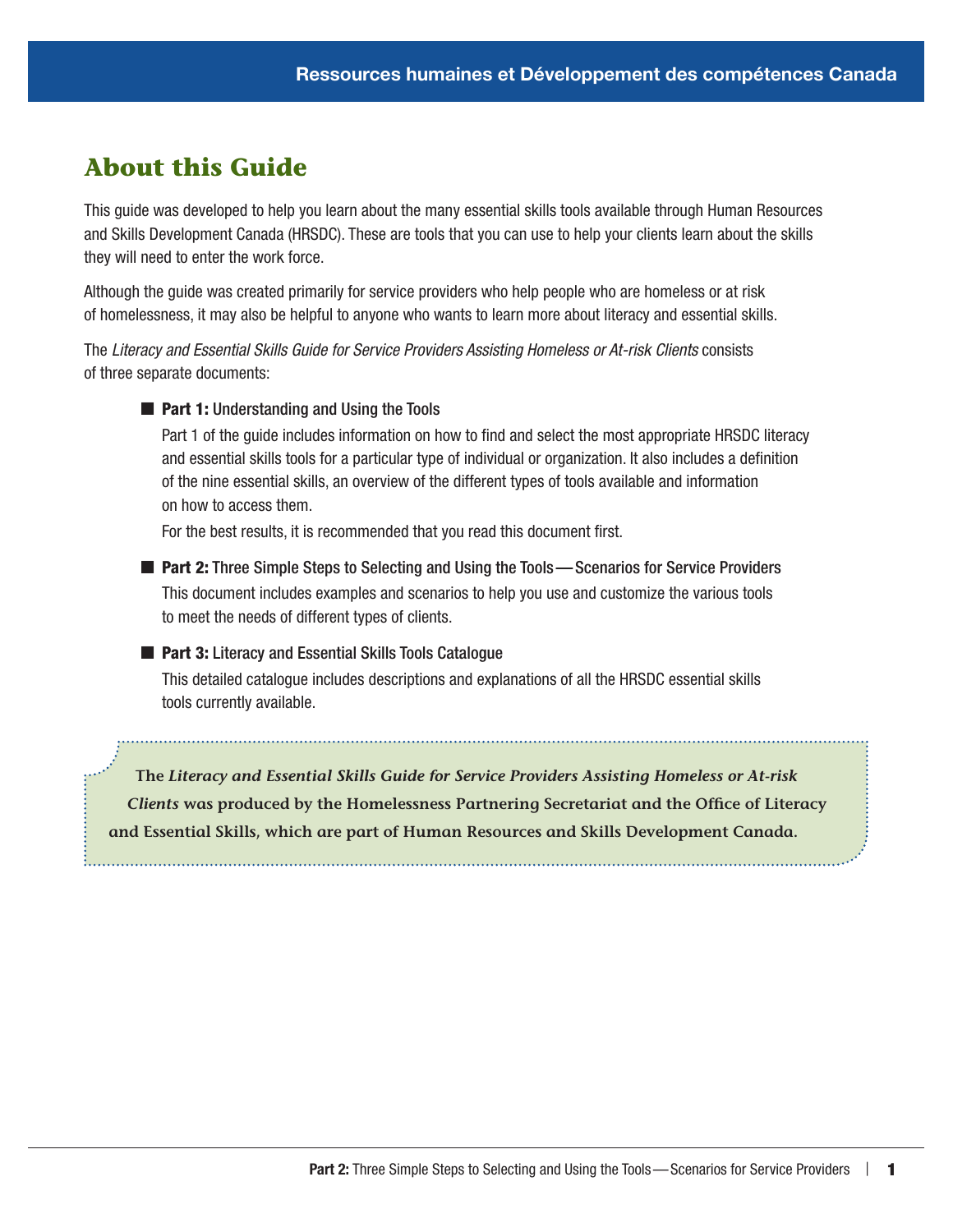# <span id="page-5-0"></span>**Literacy and Essential Skills Tools**

For information on how to find and select the most appropriate tools for a particular type of individual or organization, please read *Part 1: Understanding and Using the Tools of the Literacy and Essential Skills Guide for Service Providers Assisting Homeless or At-risk Clients*.

# How to Obtain Copies of the Tools

Copies of the literacy and essential skills tools made available by HRSDC may be ordered online, or by mail or fax.

#### **Online**

The fastest way to place your order is to use HRSDC's online shopping cart, Publicentre, at **[www12.hrsdc.gc.ca](http://www12.hrsdc.gc.ca)**.

#### By mail or fax

Note: When placing an order by mail or fax, be sure to provide your complete name and mailing address and include the catalogue number for each tool you are ordering.

You may fax your request to 819-953-7260.

You can also submit your request by mail to:

Publications/Distribution Unit HRSDC Communications Branch 140 Promenade du Portage Place du Portage, Phase IV, Level 10 Gatineau, QC K1A 0J9

# What Are Essential Skills?

**Essential skills are needed for work, learning and life. They are the foundation for learning all other skills and help people evolve with their jobs and adapt to workplace change.**

**There are nine essential skills: reading; writing; computer use; thinking; document use; oral communication; numeracy; working with others; and continuous learning. For more information on the nine essential skills, see Part 1: Understanding and Using the Tools, or visit [www.hrsdc.gc.ca/eng/workplaceskills/LES/definitions/definitions.shtml](http://www.hrsdc.gc.ca/eng/workplaceskills/LES/definitions/definitions.shtml).**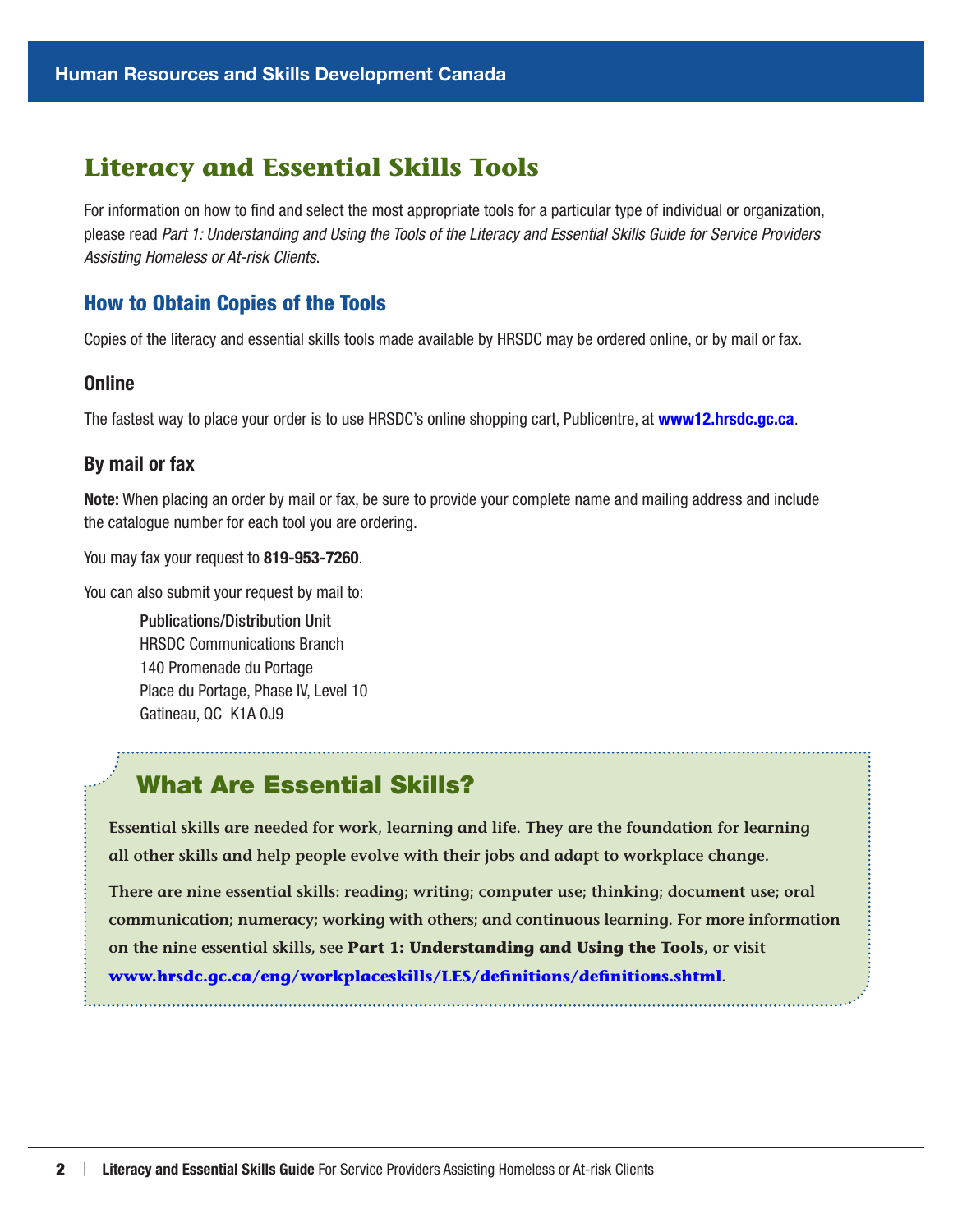# <span id="page-6-0"></span>**How to Select the Tools You Need**

HRSDC's literacy and essential skills tools have been developed so you can help your clients learn about and develop the skills they will need to enter and succeed in the workforce.

By following the three-step process outlined below, you will be able to select the right tools to help you:

- $\blacksquare$  learn and communicate how essential skills contribute to job success;
- understand your clients' essential skills strengths and areas for improvement;
- **develop** and improve your clients' essential skills; and
- $\blacksquare$  **integrate** essential skills into existing training and development programs.

# Three Simple Steps to Selecting and Using the Tools



The following pages include examples and scenarios that will help you use and customize the various tools to meet the needs of different types of clients (e.g. job seekers or apprentices).

The tools listed below are meant to serve as examples to assist you in offering better guidance and creating more effective interventions (e.g. training programs). We encourage you to adapt the tools to meet your clients' needs.

Additional information about the types of tools and the purpose of each can be found in *Part 3: Literacy and Essential Skills Tools Catalogue.*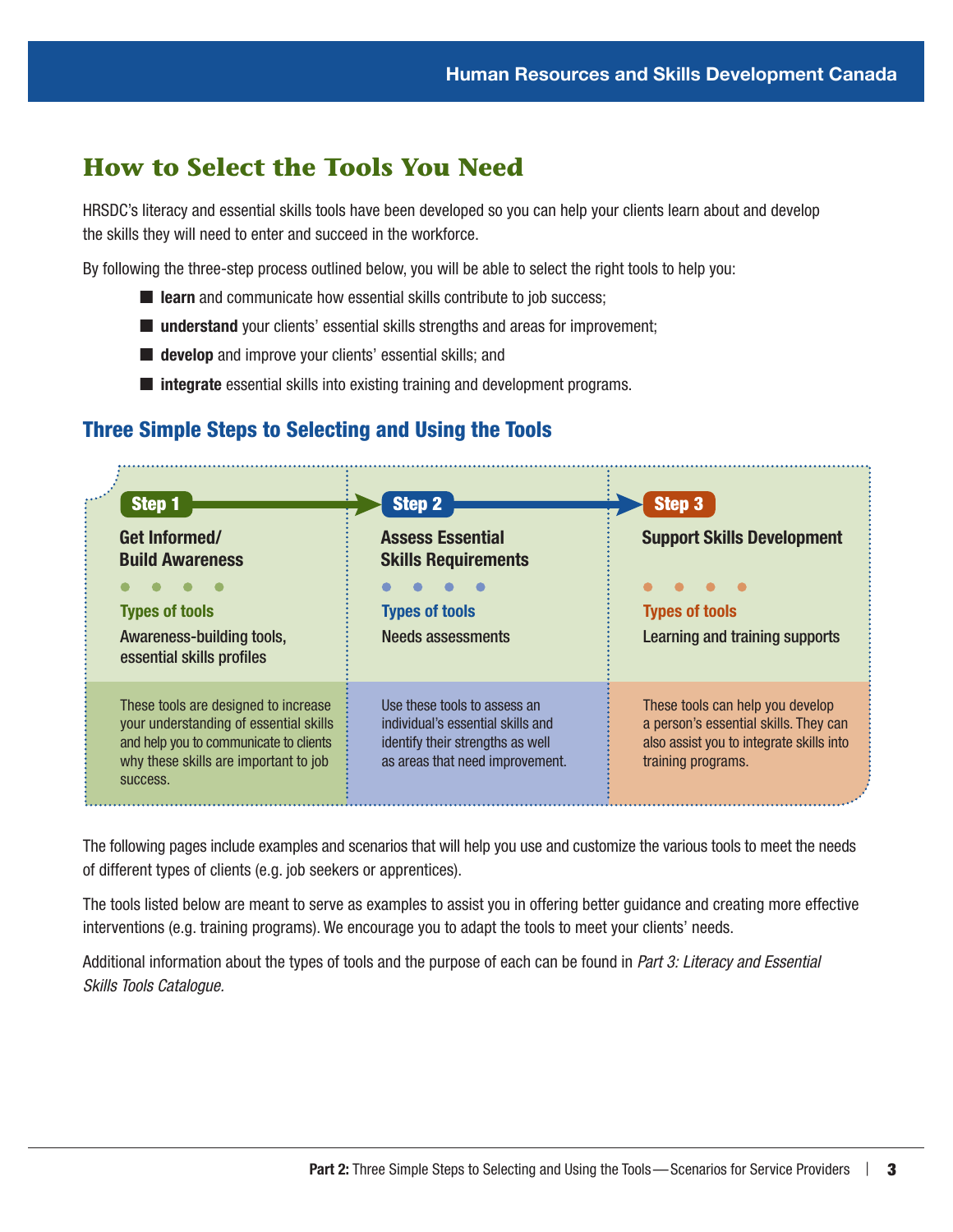i.,

# Which Essential Skills Are Needed for a Particular Job?

**Essential skills profiles describe how workers in various occupations use each essential skill. Each profile includes examples of tasks that require a particular essential skill, and each task is assigned a level of complexity on a scale of 1 to 5 (1 being basic and 5 being advanced).**

**Before you begin working with your client, you may want to have a look at your own job profile, the Essential Skills Profile for [Community and Social Service Workers,](http://www.hrsdc.gc.ca/eng/workplaceskills/LES/tools_resources/NOC/social_service.shtml) and see examples of tasks involved in your own work.**

4 | Literacy and Essential Skills Guide For Service Providers Assisting Homeless or At-risk Clients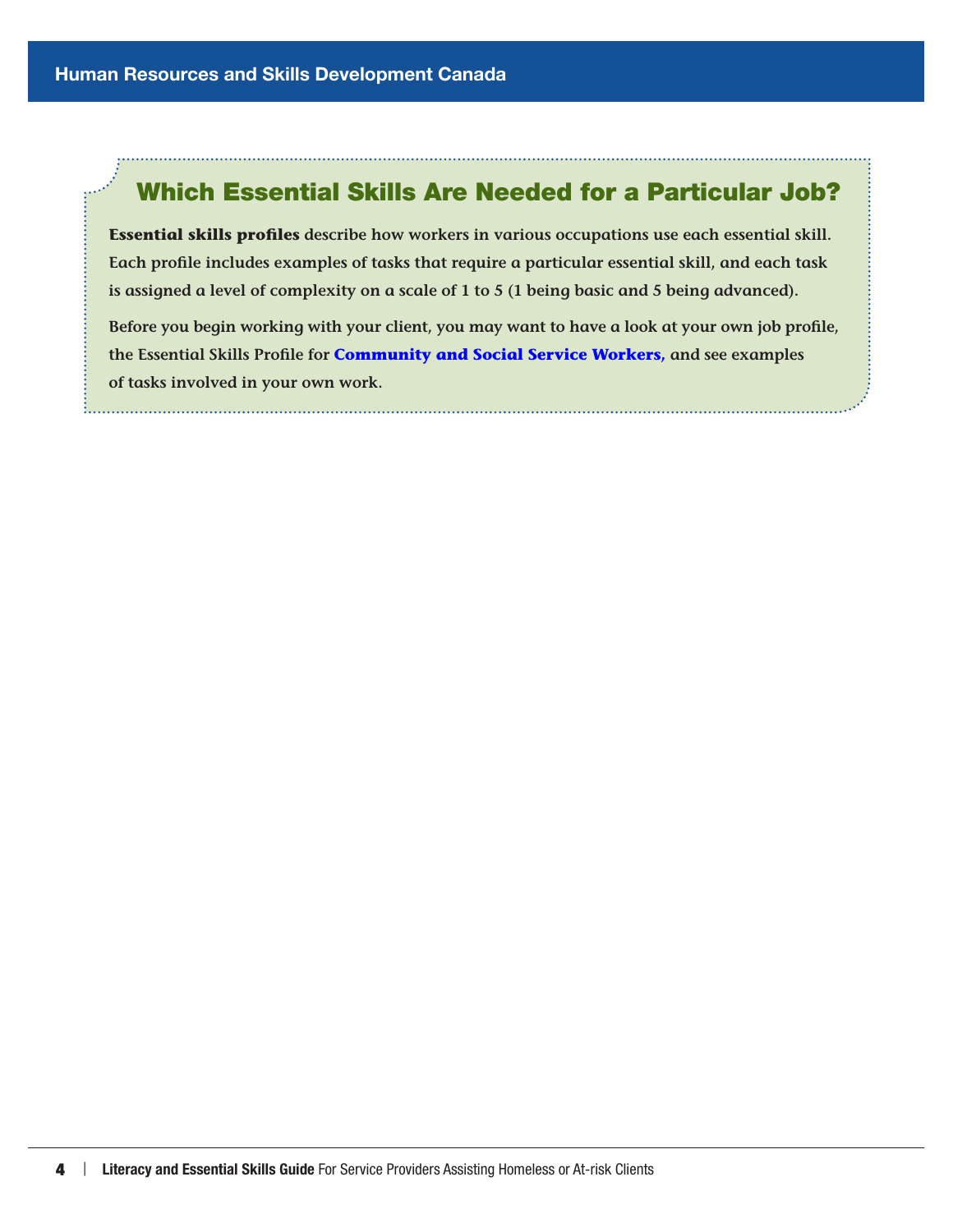# <span id="page-8-0"></span>**Scenario 1: Preparing for a Job Interview**

You are... a support worker at a transitional housing facility.

Your client is... an immigrant woman named Katya who wants help finding a job.

### **Background**

Katya has not had a job since she arrived in Canada. She has a difficult time speaking English. Before coming to Canada, she worked as a server in a restaurant. She has noticed some help-wanted signs in local restaurants and says she is interested in doing similar work again. She asks you for your advice on how she can get started.

## Step 1: Get Informed/Build Awareness

You can start by introducing Katya to essential skills and why they are important at work. You can also explore with Katya the essential skills profile for a food and beverage server, and begin discussing the tasks and skills required. This will help Katya better understand what an employer in the industry will be looking for.

## Suggested tools

| <b>Essential Skills Poster</b>   | A poster that communicates how essential skills contribute to job success.                                                 |
|----------------------------------|----------------------------------------------------------------------------------------------------------------------------|
| $(WP-158)$                       | It lists the nine essential skills and provides the website address for accessing<br>the tools and additional information. |
| <b>Food and Beverage Servers</b> | An essential skills profile that describes how food and beverage servers                                                   |
| (NOC 6453)                       | use each of the essential skills. (Available online at www.hrsdc.gc.ca/                                                    |
|                                  | eng/workplaceskills/LES/tools_resources/NOC/servers.shtml.)                                                                |

## Step 2: Assess the Client's Essential Skills Needs

As Katya prepares to talk to restaurant managers who are hiring, you can help her recognize the skills she has to offer and develop a plan for her to work on the areas that she would like to improve.

Since Katya has a difficult time speaking English, you may want to start with a self-assessment in oral communication, followed by assessments in other skill areas.

| Oral communication and other | These informal assessments contain a series of statements to help                |
|------------------------------|----------------------------------------------------------------------------------|
| self-assessments             | individuals identify their essential skills strengths and areas for improvement. |
|                              | The information can help you support your clients in making career planning      |
|                              | and training decisions. (Available online at www.hrsdc.gc.ca/eng/                |
|                              | workplaceskills/LES/tools resources/assessment.shtml.)                           |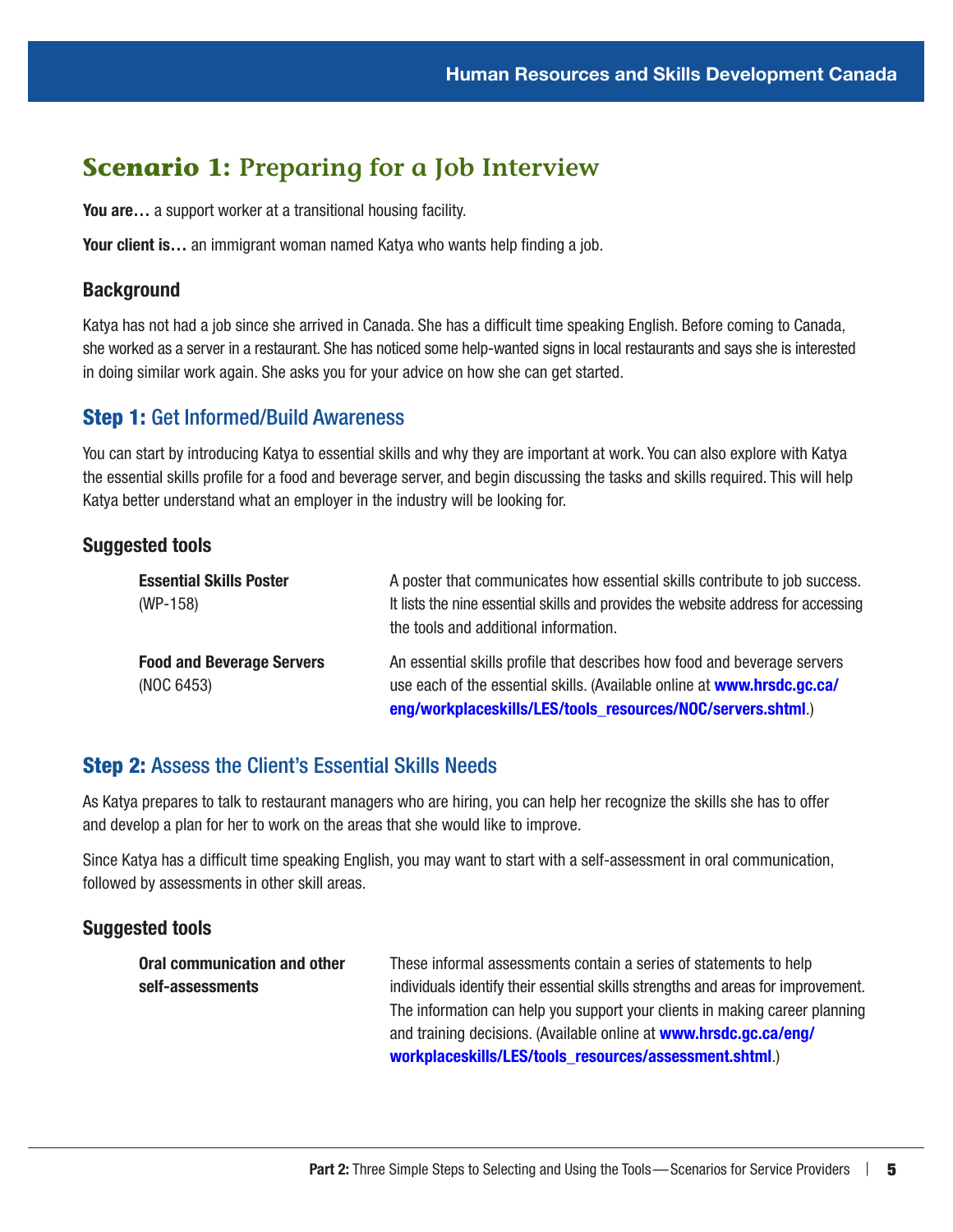#### Step 3: Support Skills Development

Katya lacks confidence communicating verbally. To help increase her comfort level and improve her oral communication skills, she could use the vocabulary building workbook. You could also encourage her to watch the video series on oral communication, which will help her to learn tips and tricks on what to do and what to avoid when she meets with a restaurant manager during an interview.

#### Suggested tools

Vocabulary Building Workbook (WP-102)

[Oral Communication:](http://www.hrsdc.gc.ca/eng/workplaceskills/LES/videos/videos.shtml#tabs2_3)  [Job Interview Success](http://www.hrsdc.gc.ca/eng/workplaceskills/LES/videos/videos.shtml#tabs2_3) (WP-122)

A workbook with exercises to help learners improve their vocabulary and learn words commonly used in the Canadian workplace.

A video that explores typical Canadian work situations and what makes oral communication effective in each setting. Newcomers to Canada may find the information and tips offered in this video particularly useful. Available on the Literacy and Essential Skills Tools DVD and online at [www.hrsdc.gc.ca/](http://www.hrsdc.gc.ca/eng/workplaceskills/LES/videos/videos.shtml#tabs2_3) [eng/workplaceskills/LES/videos/videos.shtml#tabs2\\_3](http://www.hrsdc.gc.ca/eng/workplaceskills/LES/videos/videos.shtml#tabs2_3).

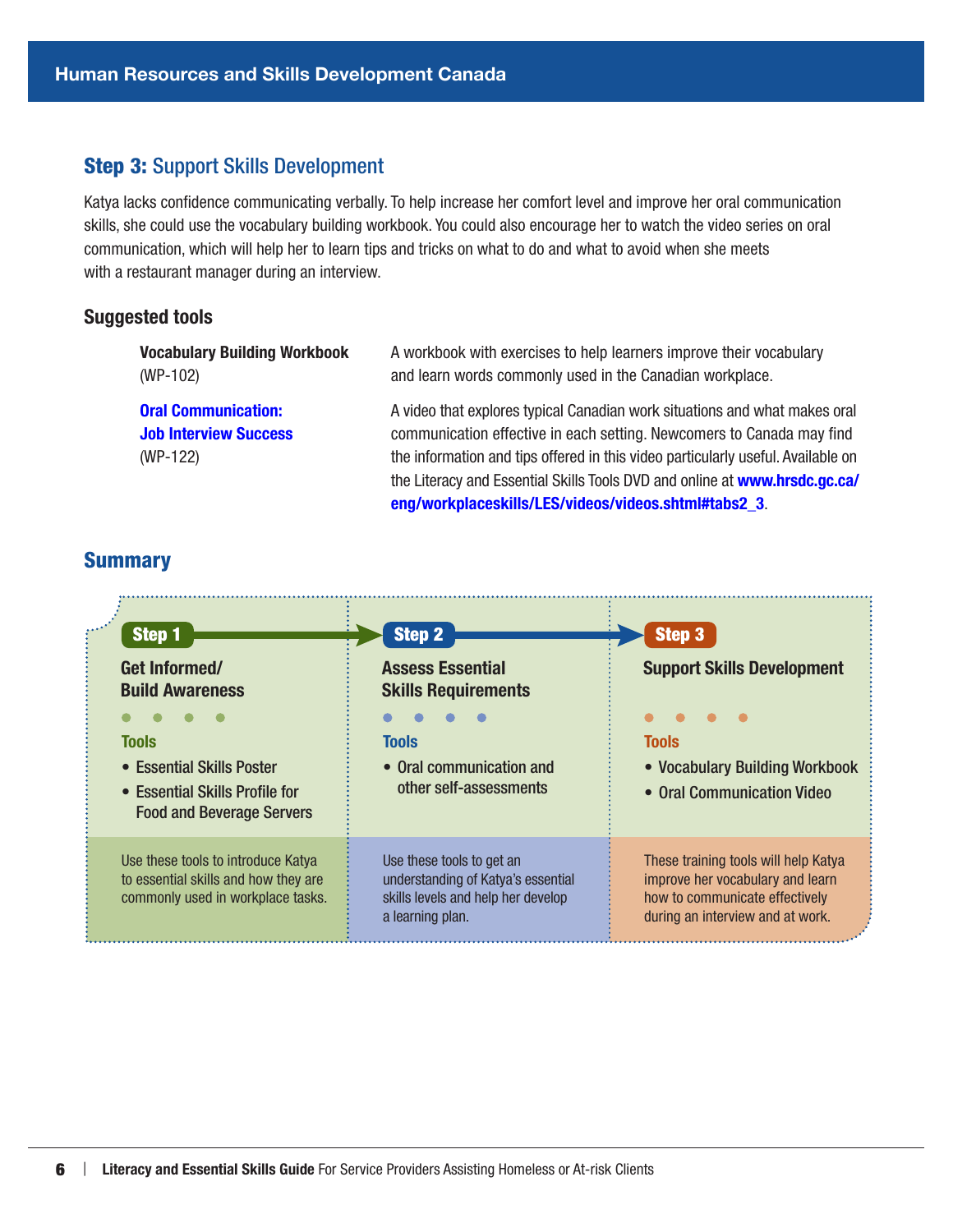# <span id="page-10-0"></span>**Scenario 2: Planning for Training**

You are... a worker at a youth drop-in centre.

Your client is... a young man named Dave looking for advice on how to become an auto mechanic.

### **Background**

Dave says he is trying to get his high-school equivalency certificate and has no experience in the automotive industry. He is interested in learning what skills are required for this work and what areas he may need to improve.

## Step 1: Get Informed/Build Awareness

Early discussions with Dave could focus on essential skills and how they contribute to getting and keeping a job. Given his interest in a career as an auto mechanic, you might want to go through the essential skills profile for that occupation with him and review the typical tasks he would be expected to perform. Reviewing a fact sheet on how automotive service technicians use essential skills might also be useful.

| <b>What are Essential Skills?</b><br>$(WP-077)$                                                            | This fact sheet explains the nine essential skills that people need for work,<br>learning and life. It includes examples of how essential skills are used<br>in the community and the workplace. |
|------------------------------------------------------------------------------------------------------------|--------------------------------------------------------------------------------------------------------------------------------------------------------------------------------------------------|
| <b>Using Essential Skills:</b><br>On the Job with an Automotive<br><b>Service Technician</b><br>$(WP-146)$ | This fact sheet describes a typical workday for a tradesperson and provides<br>practical activities that use essential skills.                                                                   |
| <b>Essential Skills for Success as</b><br>an Automotive Service Technician<br>$(WP-125)$                   | This fact sheet provides sample tasks that demonstrate how each<br>of the nine essential skills is used in specific trades.                                                                      |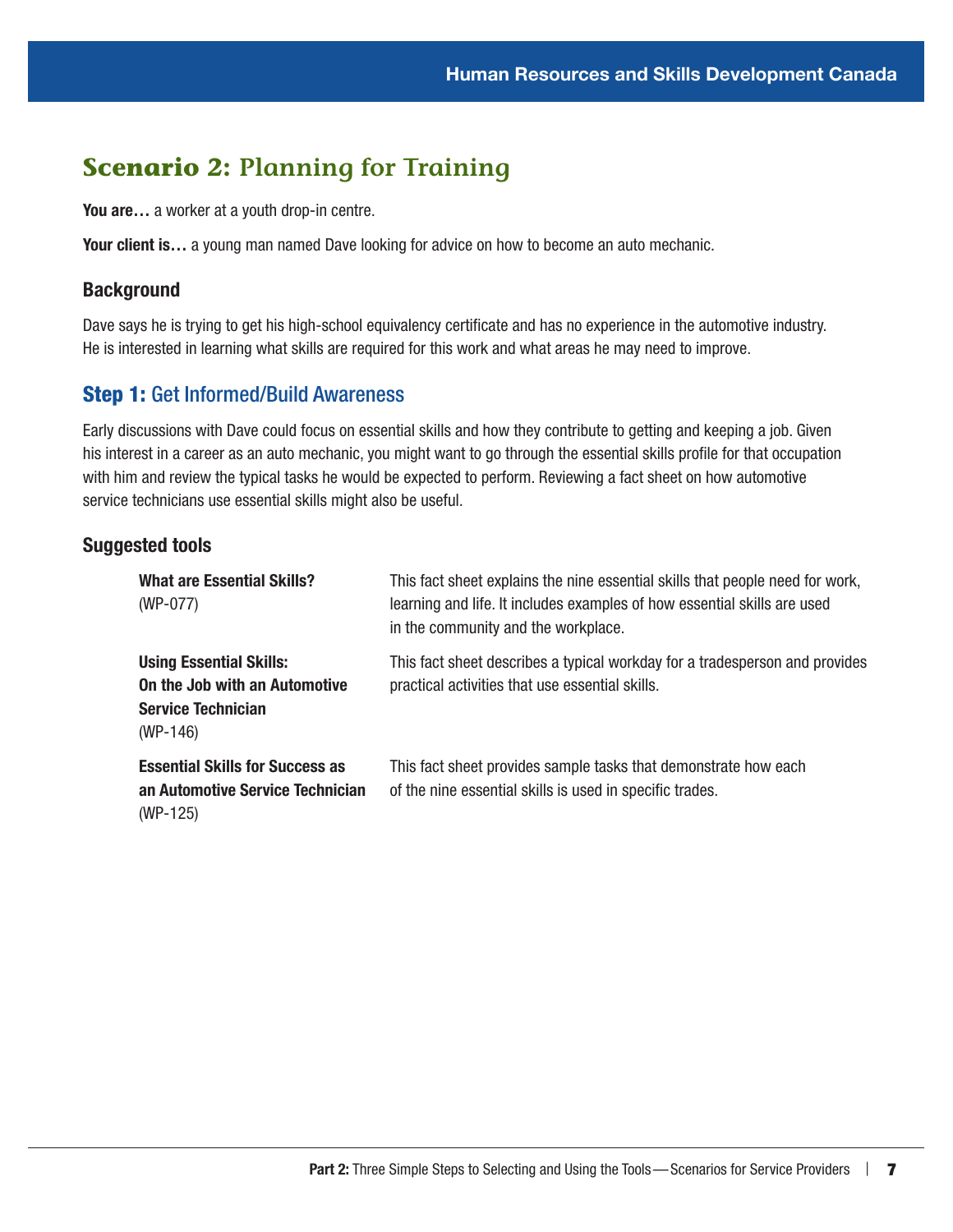## Step 2: Assess the Client's Essential Skills Needs

Having looked at the essential skills profile with Dave, you noted that reading, thinking and document use are the skills that automotive mechanics rely on the most. Assessing these skills may be a good starting place for Dave. You decide to begin with self-assessments for thinking and numeracy skills.

#### Suggested tools

| <b>Essential Skills Workbook</b>                                                             | A workbook with practical exercises to help learners practice their reading,                                                                                                                                                             |
|----------------------------------------------------------------------------------------------|------------------------------------------------------------------------------------------------------------------------------------------------------------------------------------------------------------------------------------------|
| for the Trades                                                                               | writing, numeracy and document use skills. A full answer guide is included                                                                                                                                                               |
| $(WP-167)$                                                                                   | to help learners understand the steps needed to reach the right answer.                                                                                                                                                                  |
| <b>Thinking Self-Assessment</b><br>$(WP-169)$<br><b>Numeracy Self-Assessment</b><br>(WP-088) | These informal assessments include a series of statements to help learners<br>identify their strengths and areas for improvement. The information can help<br>you support your clients in making career planning and training decisions. |

# Step 3: Support Skills Development

The assessments showed that Dave's thinking and numeracy skills are areas he might want to strengthen. You could recommend some learning tools to help with these skills, as well as some tools that are more focused on the trades.

| <b>Trades Math Workbook</b>                                                            | A workbook with practical exercises to help learners practice their numeracy                                                        |
|----------------------------------------------------------------------------------------|-------------------------------------------------------------------------------------------------------------------------------------|
| $(WP-145)$                                                                             | skills and increase their success in an apprenticeship program.                                                                     |
| <b>Problem Solved! A Guide for</b><br><b>Employers and Practitioners</b><br>$(WP-063)$ | A guide that includes various techniques, activities and worksheets to help<br>learners practice and improve their thinking skills. |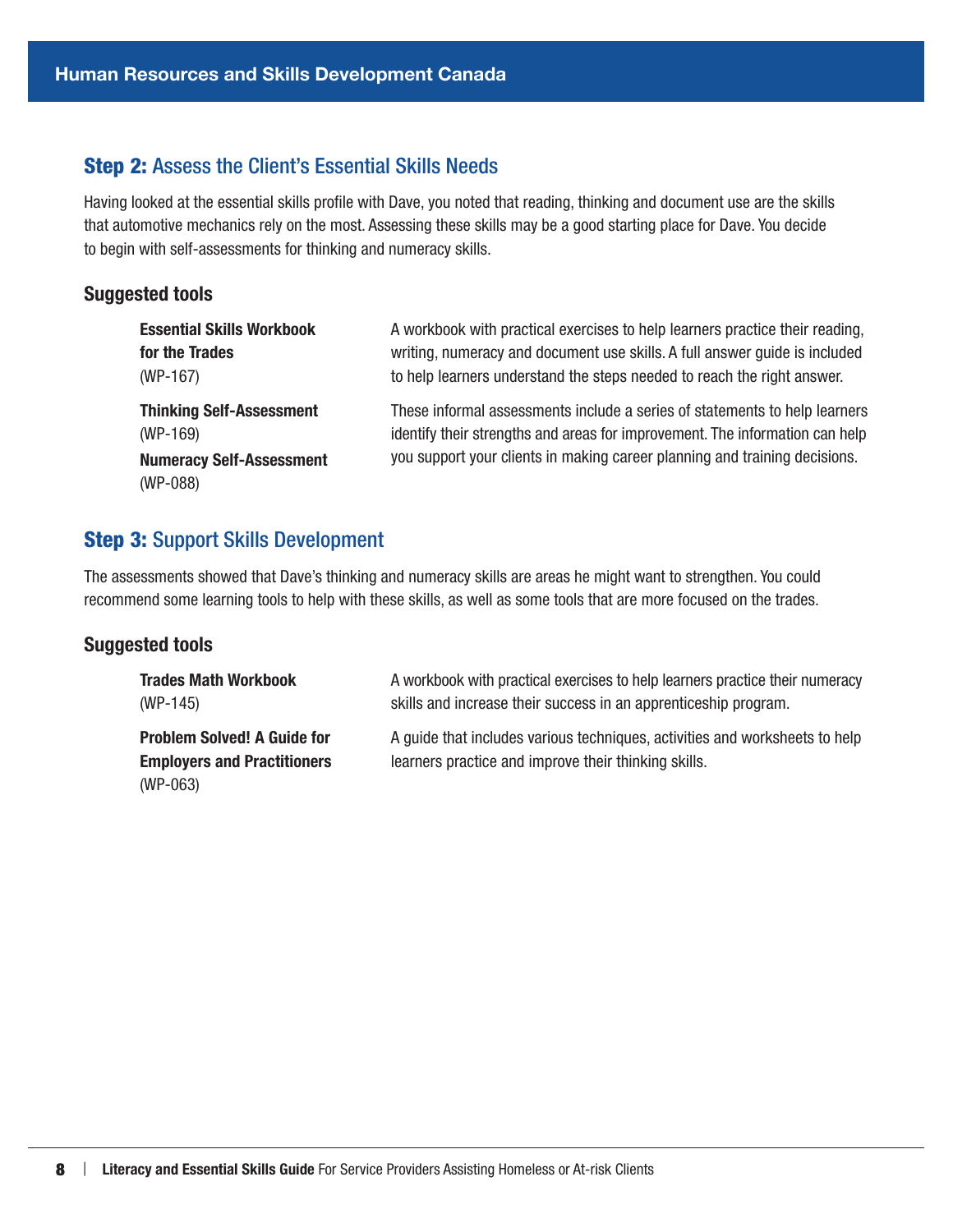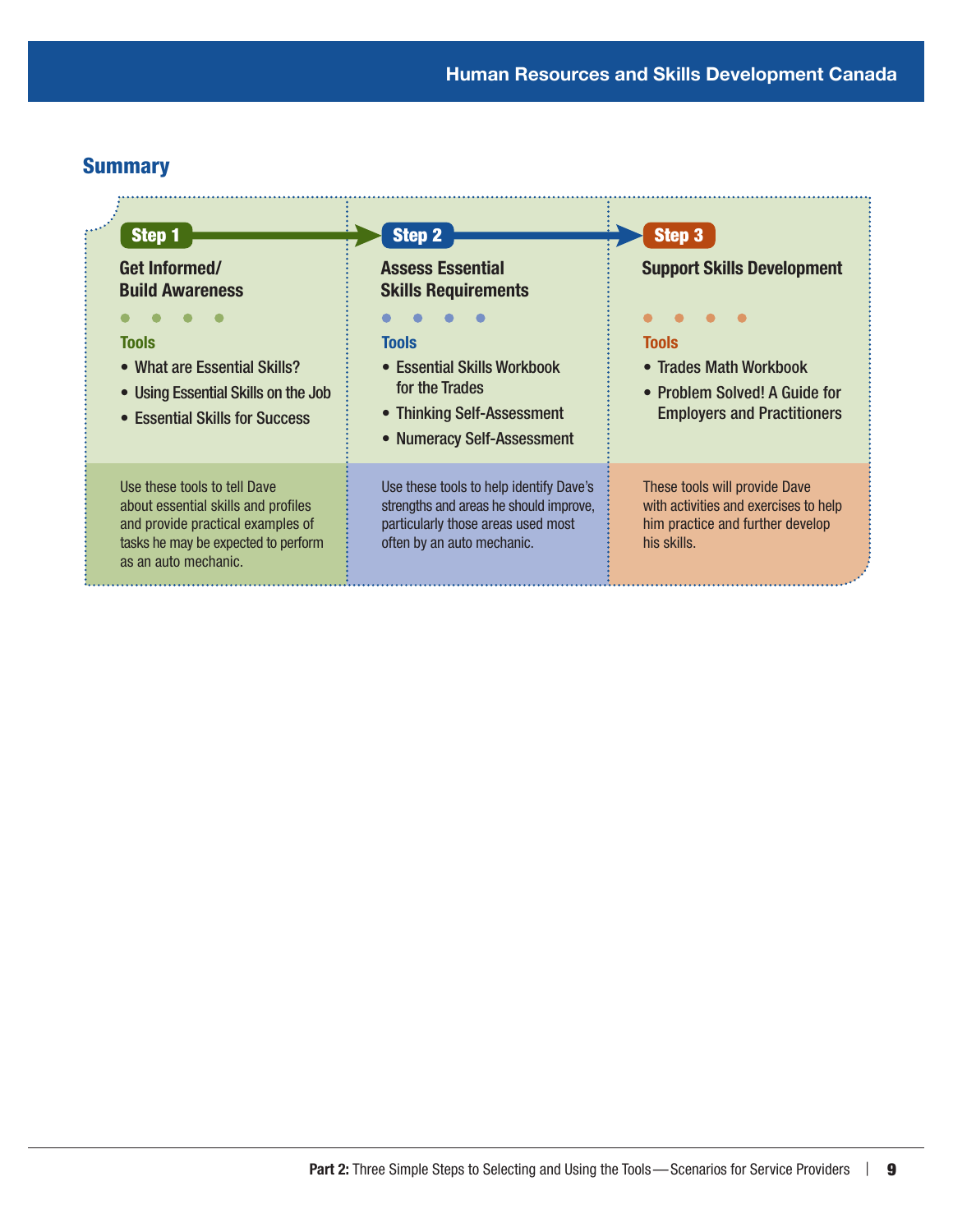# <span id="page-13-0"></span>**Scenario 3: Supporting a Job Search**

You are... a counsellor at a homeless shelter.

Your client is... an Aboriginal man named Rudy.

#### **Background**

Rudy tells you that he did not complete high school, that he has little experience applying for work and is not very confident in his skill set. He would like to write a résumé, start to improve his skills and increase his chances of a successful job search.

#### Step 1: Get Informed/Build Awareness

As Rudy does not have a specific occupation in mind, sharing stories of other people's success may be a good starting point. These stories could be followed by questions that guide him and get him thinking about why he should improve his essential skills and how to do so.

#### Suggested tools

Living and Learning: Essential Skills Success Stories (HIP-031)

A collection of real stories about Canadians who have experienced success in work and life after improving their essential skills. Told from the learner's point of view, these stories can help inspire others to deal with their own essential skills challenges.

### Step 2: Assess the Client's Essential Skills Needs

Once Rudy has thought about why and how he might want to improve his essential skills, you can ask if he would like to take an informal assessment. To do this, you could use the Essential Skills Needs Assessment tool. Organizations working with Aboriginal people that have used the tool say it can be a helpful way to begin a conversation with clients about how to build on their strengths.

#### Suggested tools

Essential Skills Needs Assessment (ESNA) The ESNA is an informal means of assessing reading, writing and numeracy skills. It comes with separate client and assessor booklets corresponding with each of the three essential skills being assessed. (For more information and to obtain this tool, send an email to **[es-ce2@hrsdc-rhdcc.gc.ca](mailto:es%E2%80%91ce2%40hrsdc-rhdcc.gc.ca?subject=)**.)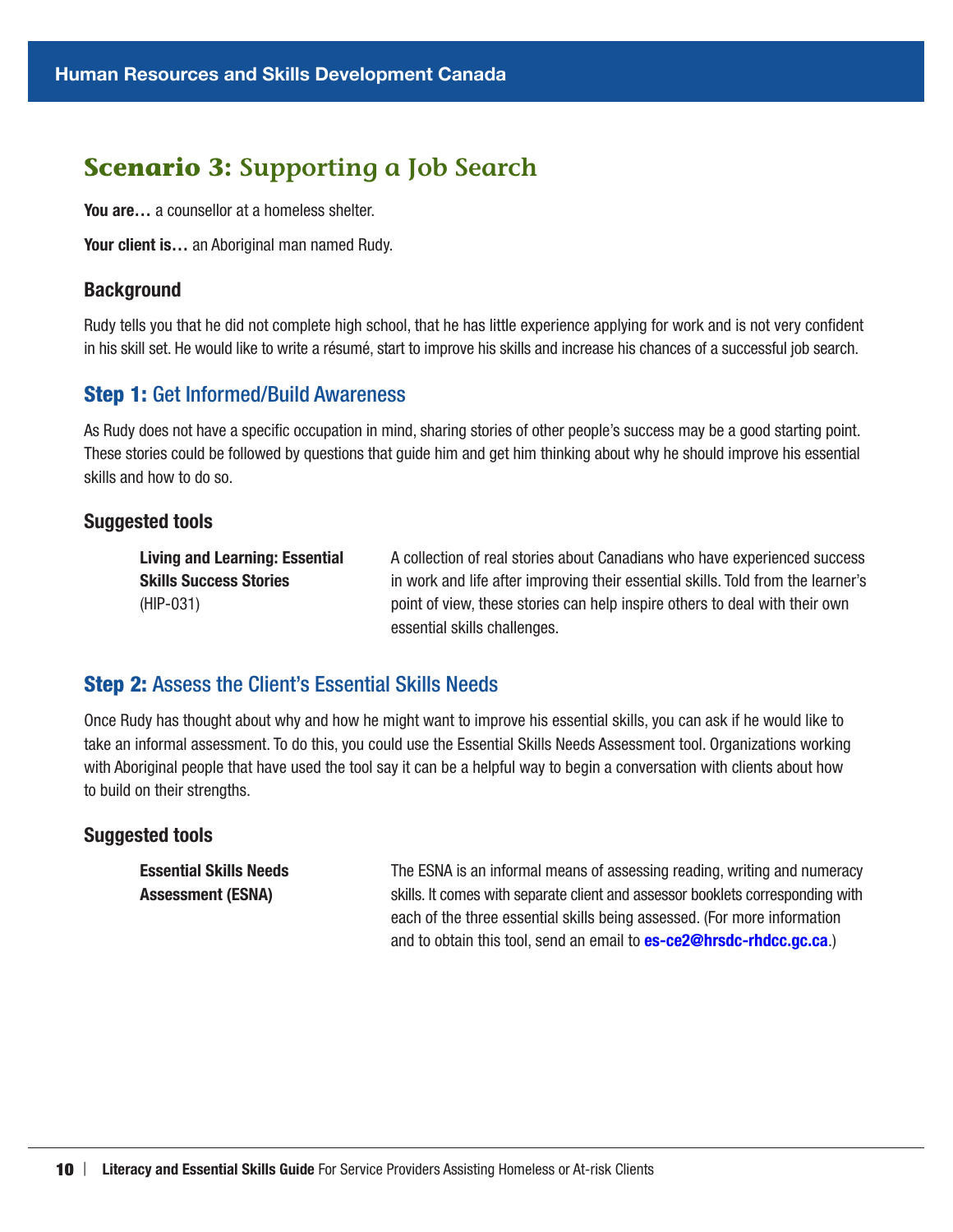## Step 3: Support Skills Development

After spending a few sessions going through the ESNA together with you, Rudy decides to work on his writing skills. This will help improve his résumé-writing abilities and get him closer to achieving his employment goals. Rudy has also expressed an interest in improving his computer skills, so you could work on his résumé together using a computer. This will help him feel more comfortable, both with computers and with his writing abilities.

#### Suggested tools

Writing Tip Sheet (WP-109) This booklet provides learners with practical tips and activities to improve their writing skills. Computer Use Tip Sheet (WP-070) This booklet provides learners with practical tips and activities to improve their ability to use computers.

| Step 1                                                                                                                                                                          | <b>Step 2</b>                                                                                                    | Step 3                                                                                                                       |
|---------------------------------------------------------------------------------------------------------------------------------------------------------------------------------|------------------------------------------------------------------------------------------------------------------|------------------------------------------------------------------------------------------------------------------------------|
| Get Informed/<br><b>Build Awareness</b>                                                                                                                                         | <b>Assess Essential</b><br><b>Skills Requirements</b>                                                            | <b>Support Skills Development</b>                                                                                            |
| <b>Tools</b><br>• Living and Learning: Essential<br><b>Skills Success Stories</b>                                                                                               | <b>Tools</b><br>• Essential Skills Needs<br><b>Assessment</b>                                                    | <b>Tools</b><br>• Writing Tip Sheet<br>• Computer Use Tip Sheet                                                              |
| By exposing Rudy to real successes<br>people have had, you can use this<br>tool to introduce him to essential<br>skills and get him thinking about<br>his own employment goals. | Use this tool to provide Rudy with<br>an informal assessment and get a<br>general sense of his essential skills. | These tools will help Rudy with<br>his résumé writing while working<br>on two essential skills: writing<br>and computer use. |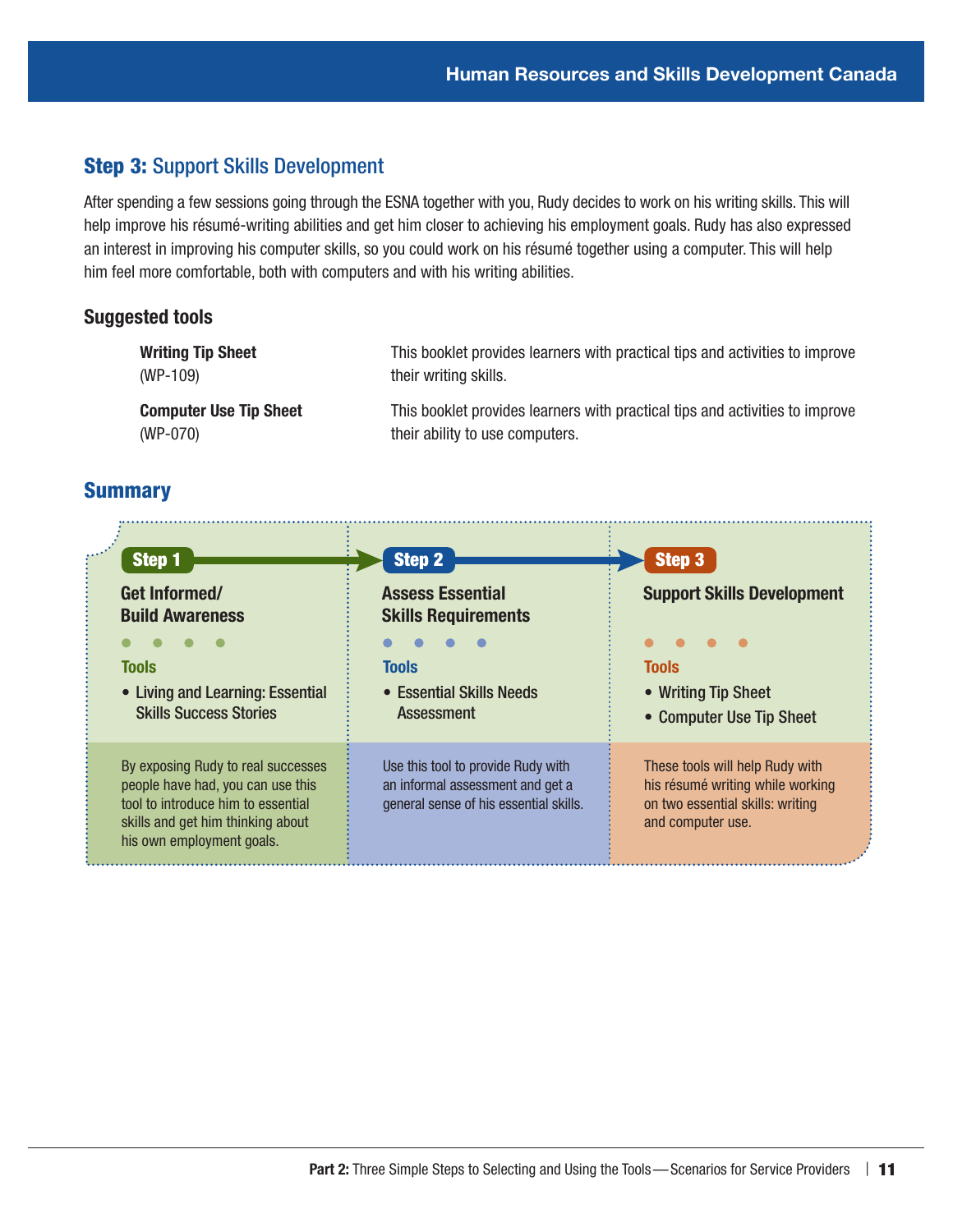# <span id="page-15-0"></span>**Scenario 4: Career Planning**

You are... an employment counsellor at a homeless shelter.

Your client is... a man named Joe who is looking for advice on the skills he would need for construction work.

#### **Background**

Joe has not had much relevant experience and fears that his skills—especially his reading skills—will make it difficult to get the type of work he wants.

#### Step 1: Get Informed/Build Awareness

A good place to start would be to discuss the importance of essential skills and how they are used in apprenticeships and construction-related trades. Go through the essential skills profile for construction trades. Begin a conversation about the tasks Joe would need to perform on the job and the skills he would need to have.

#### Suggested tools

| This fact sheet outlines how essential skills are used in the trades. |
|-----------------------------------------------------------------------|
| It includes definitions, common tasks and examples of how each skill  |
| is used in various trades.                                            |
| This profile describes how workers in construction trades use each    |
| essential skill. (Available online at www10.hrsdc.gc.ca/English/      |
| ShowProfile.aspx?v=115.)                                              |
|                                                                       |

## Step 2: Assess the Client's Essential Skills Needs

Now that Joe has a better understanding of the essential skills needed to work in construction, you can help him to identify his particular needs. He already has an idea that reading might be a problem area, but you could offer other self-assessment tools to help him recognize other potential strengths and weaknesses.

| <b>Essential Skills Indicator:</b><br><b>Reading Pre-test</b> | This informal assessment asks learners to solve questions to get an<br>indication of their reading ability. It is available online at www.hrsdc.gc.ca/<br>eng/workplaceskills/LES/tools_resources/tools_audience/general/<br>online indicator.shtml. |
|---------------------------------------------------------------|------------------------------------------------------------------------------------------------------------------------------------------------------------------------------------------------------------------------------------------------------|
| <b>Essential Skills Self-Assessment</b>                       | This checklist can help individuals identify their essential skills strengths                                                                                                                                                                        |
| for the Trades                                                | and areas for improvement. It includes statements that describe common                                                                                                                                                                               |
| $(WP-135)$                                                    | trades-related tasks for the nine essential skills.                                                                                                                                                                                                  |